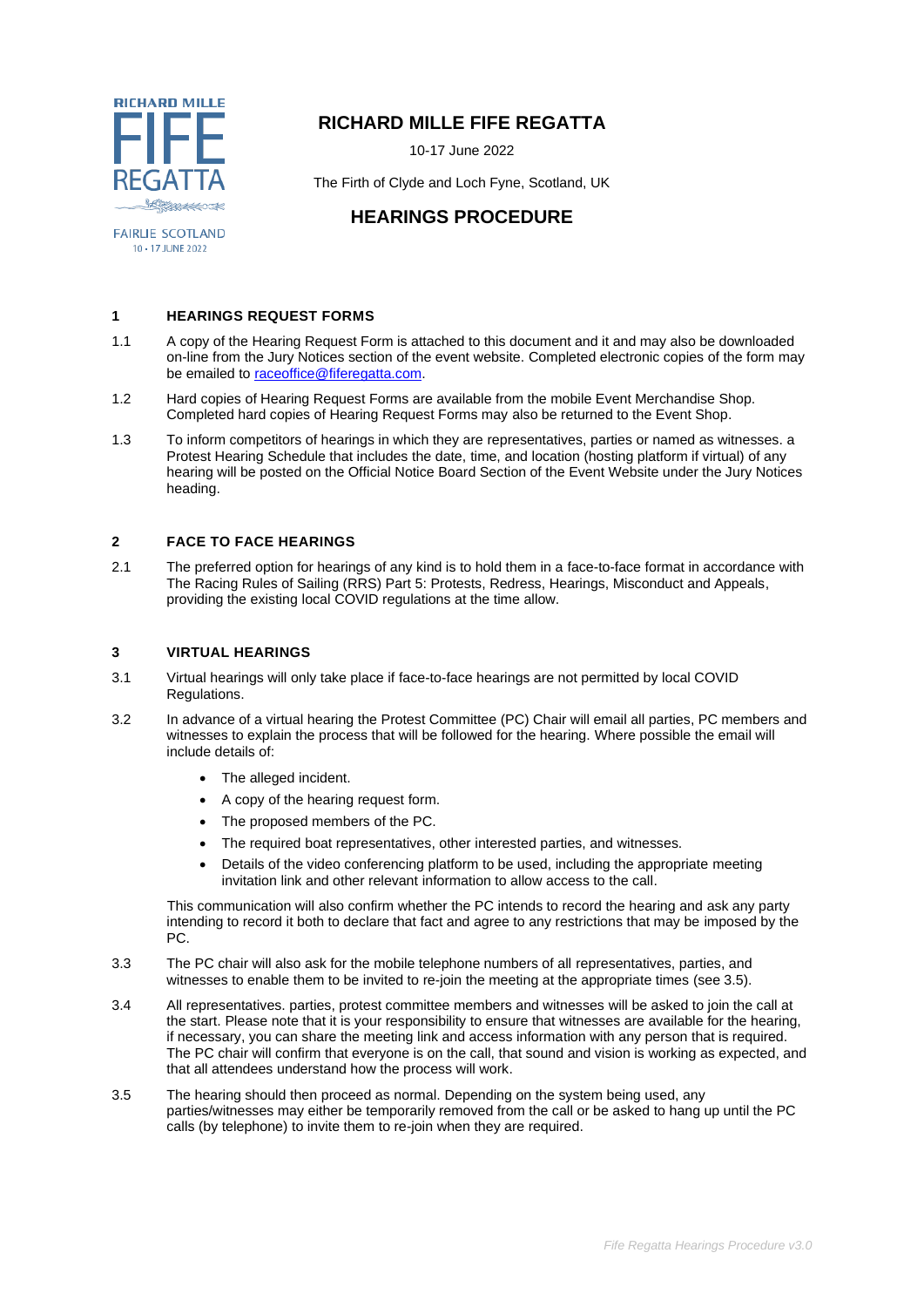- 3.6 Diagrams are often vital to the resolution of a protest. There can be difficulty seeing models and other aids when using video conferencing platforms, so lodging a protest/redress request with a well thought out diagram is often helpful. It is recommended that, where appropriate, Protestors submit diagram with the Hearing Request form - this can be a graphics file, or a photograph taken of a hand drawn image.
- 3.7 Protestees traditionally give evidence (only) at hearings, however it may be helpful to lodge a statement of your case and a diagram of your view of the incident in the same way that a Protestor does prior to the hearing. Please email these to: [raceoffice@fiferegatta.com](mailto:raceoffice@fiferegatta.com) making sure they are clearly labelled with your name and the boat you are representing.
- 3.8 At the end of the evidence, the representatives will be excluded in a similar manner to the parties/witnesses in 2.5 above and the call recording paused whilst the PC deliberates. The representatives should be either asked to wait and re-join the call when the decision is ready to be disclosed, or the PC chair will inform the parties that they are no longer required and a written decision will be promptly emailed to them once the PC has reached a decision.